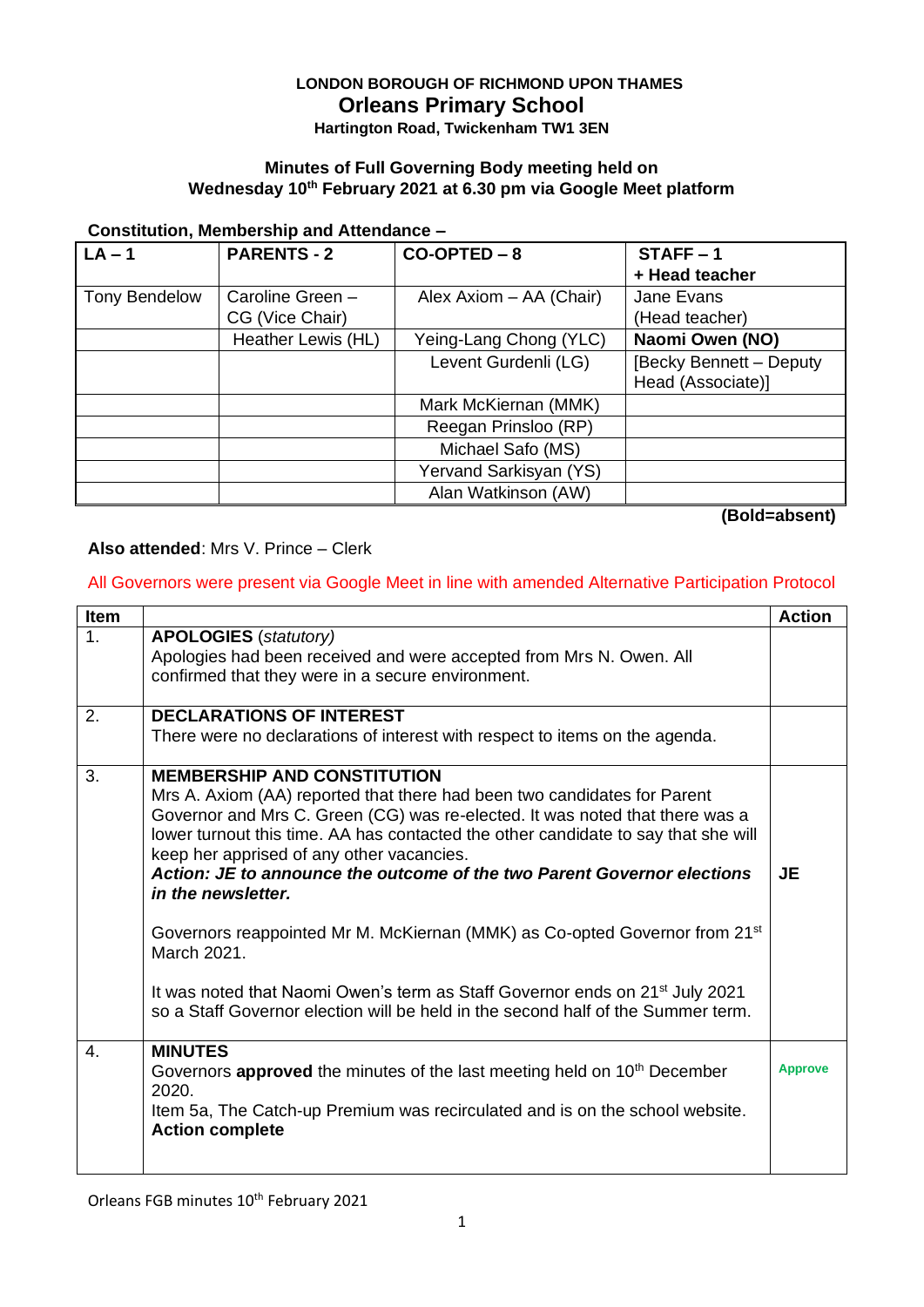|    | Item 5j, Mr A. Watkinson reported that a PE coach, who is also a trained cricket                                                                                 |                                    |
|----|------------------------------------------------------------------------------------------------------------------------------------------------------------------|------------------------------------|
|    | coach, is now working part-time at the school so can run a Cricket Club once                                                                                     |                                    |
|    | clubs can resume.                                                                                                                                                |                                    |
|    | Item 6, Mrs J. Evan (JE) is waiting for the SIP's comments on a summary                                                                                          |                                    |
|    | version of the SEF and will follow up with her after half-term.                                                                                                  |                                    |
|    | Action: JE to follow up with SIP re summary SEF after half-term                                                                                                  | <b>JE</b>                          |
| 5. | <b>HEADTEACHER'S REPORT</b>                                                                                                                                      |                                    |
| 5a | A comprehensive Headteacher's Report had been circulated. Governors asked                                                                                        |                                    |
|    | questions as follows:                                                                                                                                            |                                    |
|    |                                                                                                                                                                  |                                    |
|    | Q&A: Noting the negative reports in the media about the quality of Free School                                                                                   | <b>Account-</b>                    |
|    | Meals (FSMs) being offered to eligible children at home, Governors asked JE                                                                                      | ability                            |
|    | whether she could confirm that the FSM voucher system being used by the                                                                                          |                                    |
|    | school offers value for money. JE explained that the issue in the media was                                                                                      |                                    |
|    | where so much was absorbed in paying people to assemble the packs that the                                                                                       |                                    |
|    | amount of food received was minimal. Local Authorities have worked hard to                                                                                       |                                    |
|    | change that, and the voucher system used in this borough allows parents £15 a<br>week for use in certain supermarkets, with certain limitations on what can be   |                                    |
|    | bought. Governors endorsed her suggestion in her Headteacher's Report of                                                                                         |                                    |
|    | conducting a survey of families receiving FSMs.                                                                                                                  |                                    |
|    | Q: You say that everything is running smoothly during school closure. At what                                                                                    | <b>Account-</b>                    |
|    | point do you start planning towards reopening again?                                                                                                             | ability                            |
|    | A (JE): We are always thinking about it, but I have learned from experience that                                                                                 |                                    |
|    | it is not worth putting significant effort into this until we have firm guidance from                                                                            |                                    |
|    | Government. We are supposed to hear at the end of half-term and the                                                                                              |                                    |
|    | Government have said they will give us 2 weeks' notice. Once we have clarity as                                                                                  |                                    |
|    | to when and which age groups will return to school, we will start planning in                                                                                    |                                    |
|    | detail for that. My advice to all staff is to have a total break over half-term and<br>not to look at emails. [Governors endorsed this proposal.]                |                                    |
|    | Q&A: Governors asked about the erratic attendance figures during lockdown                                                                                        | <b>Support</b><br><b>Challenge</b> |
|    | and JE acknowledged that attendance has gone up and down during lockdown                                                                                         |                                    |
|    | but that generally attendance has been good for those pupils who should be in                                                                                    |                                    |
|    | school. The office staff are scrupulous about telephoning anybody who should                                                                                     |                                    |
|    | be in school and is not, particularly vulnerable pupils. With the Nursery                                                                                        |                                    |
|    | attendance, the Nursery was initially closed but then Nurseries were instructed                                                                                  |                                    |
|    | to open, which has skewed the figures.                                                                                                                           |                                    |
|    | Q&A: Governors asked how attendance is monitored for those who are working                                                                                       | <b>Account-</b><br>ability         |
|    | from home and Mrs R. Bennett (BB) explained the live register systems in place,                                                                                  |                                    |
|    | where teachers maintain two live spreadsheets, one for the live Google Meet<br>and one to record what English or Maths activities have been submitted. If pupils |                                    |
|    | do not attend the Google Meet, the office will call to check everything is okay                                                                                  |                                    |
|    | and record the response and, for English and Maths work, staff will contact the                                                                                  |                                    |
|    | parents to explore any reasons for non-completion. An email has been devised                                                                                     |                                    |
|    | to go to parents.                                                                                                                                                |                                    |
|    | Q: Is it a challenge to monitor and demonstrate progress made at the end of this                                                                                 | <b>Account-</b>                    |
|    | period? What would inspectors be looking for?                                                                                                                    | ability                            |
|    | A (JE): What inspectors will want to know is how we have identified gaps and                                                                                     |                                    |
|    | our plans for narrowing their gaps. When pupils are back, we will carry out                                                                                      |                                    |
|    | assessments and look at intervention groups.                                                                                                                     |                                    |
|    | Q: Is the expectation that progress be made during remote learning or to limit<br>regression? Has there been any guidance nationally?                            | <b>Account-</b><br>ability         |
|    | A (JE): Realistically we are looking for a lack of regression. Children do regress                                                                               |                                    |
|    | over the long summer holiday, which can manifest itself in various ways                                                                                          |                                    |
|    | depending on the child, ranging from concentration or fine motor skills to maths                                                                                 |                                    |
|    | skills. We must be realistic about how much progress children can make at                                                                                        |                                    |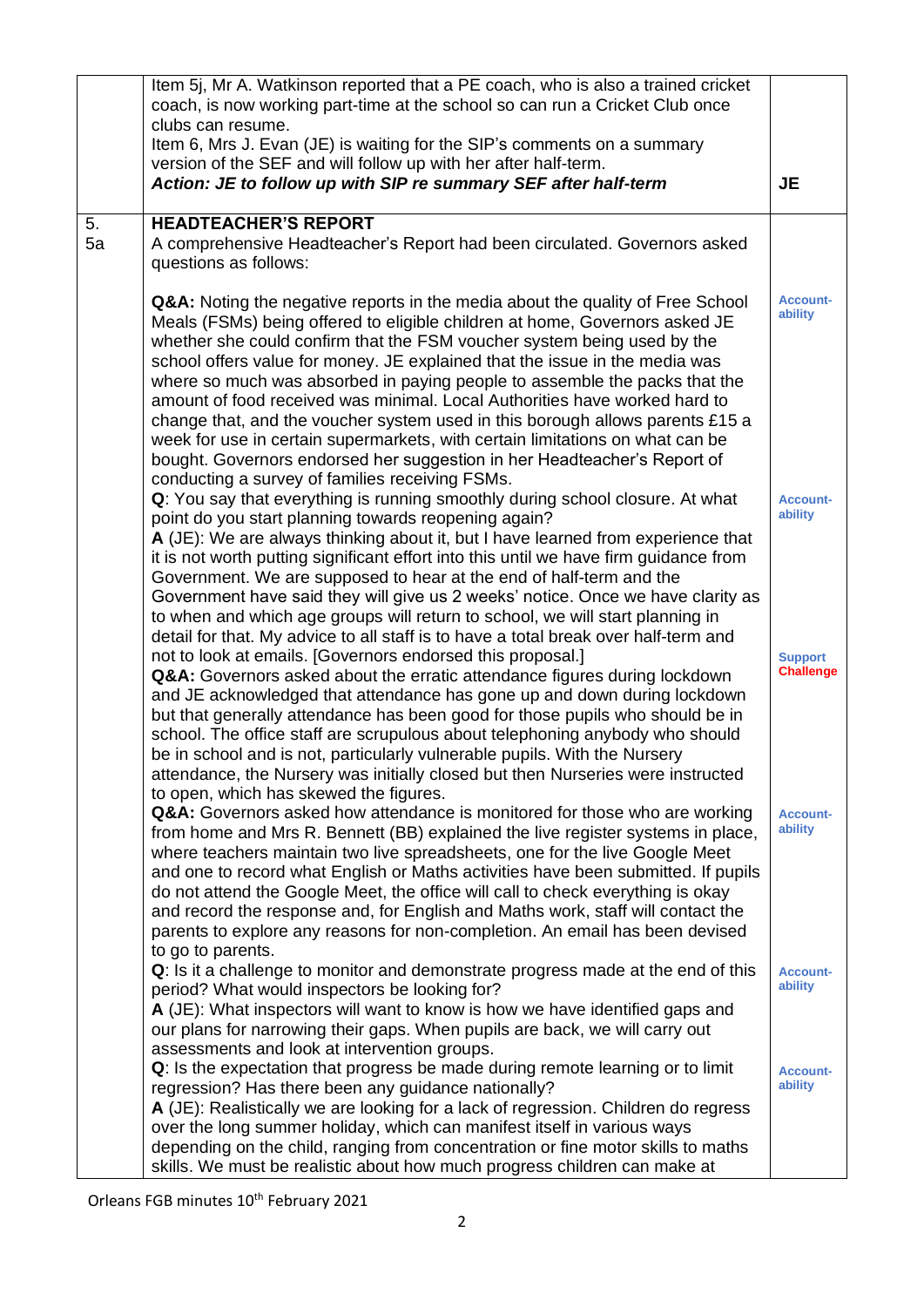|    | home. Our advice to parents is to step away over half-term and have the normal<br>family relationship where you are not trying to be the educator. It will also<br>depend on the children's frame of mind when they return so the SLT we will be<br>considering whether to launch straight back into all-day lessons or whether to<br>take some time to settle children back into the school structure.                                                                                                                                                                                                                                                                                                                                                                                                                                                                                                                                                    |                                  |
|----|------------------------------------------------------------------------------------------------------------------------------------------------------------------------------------------------------------------------------------------------------------------------------------------------------------------------------------------------------------------------------------------------------------------------------------------------------------------------------------------------------------------------------------------------------------------------------------------------------------------------------------------------------------------------------------------------------------------------------------------------------------------------------------------------------------------------------------------------------------------------------------------------------------------------------------------------------------|----------------------------------|
|    | BB reported on a new initiative that will be rolled out after half-term, following a<br>successful trial in Year 6 where all classes will log in in the morning, teacher will<br>feed back on the previous day, explain the tasks for the day ahead and give the<br>children a chance to ask any questions. The purpose is to get children up and<br>motivated to start the day. Any children who are not on that call will be<br>telephoned by the office. With Year 6 it has assisted them in being more<br>organised and they had less questions in their streams. Governors welcomed<br>that initiative because it will introduce a routine and reminds children that there is<br>a live teacher at the other end. Governors were pleased to note that this had<br>come out of a very productive meeting JE had held with Parent Reps, from<br>which CG said there had been positive feedback with Reps reporting they had<br>felt very 'listened to'. | <b>Support</b><br><b>Support</b> |
|    | BB reported on other new initiatives to keep remote learning fresh, which<br>includes live singing sessions delivered by her and Mrs Ricketts.                                                                                                                                                                                                                                                                                                                                                                                                                                                                                                                                                                                                                                                                                                                                                                                                             |                                  |
|    | Q&A: Governors asked for a quick summary of catch-up funding and asked how<br>this was being spent during lockdown. JE explained that Third Space Learning<br>has been put on hold until all children return because it would not have been fair<br>to those children at home to run it just for children currently in school. Pre-<br>teaching is also on hold while school is closed.                                                                                                                                                                                                                                                                                                                                                                                                                                                                                                                                                                    | <b>Account-</b><br>ability       |
|    | Q&A: Noting that this means there will be less time to spend more money,<br>Governors asked whether the school would have the band-width to deliver all the<br>planned interventions in the time remaining to the end of the summer term and<br>JE said it should be possible. There is some talk about extending the end of the<br>summer term for two weeks or else extending the school day, but this has not<br>been communicated to Headteachers. (It was noted this does not necessarily<br>mean teachers would be teaching for those two weeks because teachers'<br>working conditions are very clearly set out in Teachers Pay and Conditions.)                                                                                                                                                                                                                                                                                                    | <b>Account-</b><br>ability       |
|    | Q: If there was enough money to have agency staff or tutors, is that something<br>the school could look into?<br>A: Yes, we would look at that. However, there are fewer quality agency staff<br>currently because agencies have furloughed a lot of their supply teachers until<br>further notice and because many schools are having to use agency staff to cover                                                                                                                                                                                                                                                                                                                                                                                                                                                                                                                                                                                        | <b>ACCOUNT-</b><br>ability       |
|    | teachers who are ill or self-isolating.<br>Q: In your report you say Nursery applications are currently at 31 for next<br>academic year. What percentage of the current capacity is 31 and do we have<br>the capacity to increase it?<br>A: The number of applications has increased since I circulated the report. We<br>receive emails every day from parents who want to apply. In the past, though,                                                                                                                                                                                                                                                                                                                                                                                                                                                                                                                                                    | <b>Inform</b>                    |
|    | we have struggled to fill those places, especially for afternoon sessions because<br>we cannot offer full-time 30-hour places because we would not have the space<br>to provide lunch, which can be a barrier to parents working full time. This year<br>we have 4 spaces in the Nursery in both the morning and afternoon sessions.                                                                                                                                                                                                                                                                                                                                                                                                                                                                                                                                                                                                                       |                                  |
| 5b | <b>SIP Report</b><br>The SIP report had been circulated and had been looked at in Quality &<br>Standards. The questions raised by the SIP will be scrutinised at the next Q&S<br>meeting.                                                                                                                                                                                                                                                                                                                                                                                                                                                                                                                                                                                                                                                                                                                                                                  |                                  |

Orleans FGB minutes 10<sup>th</sup> February 2021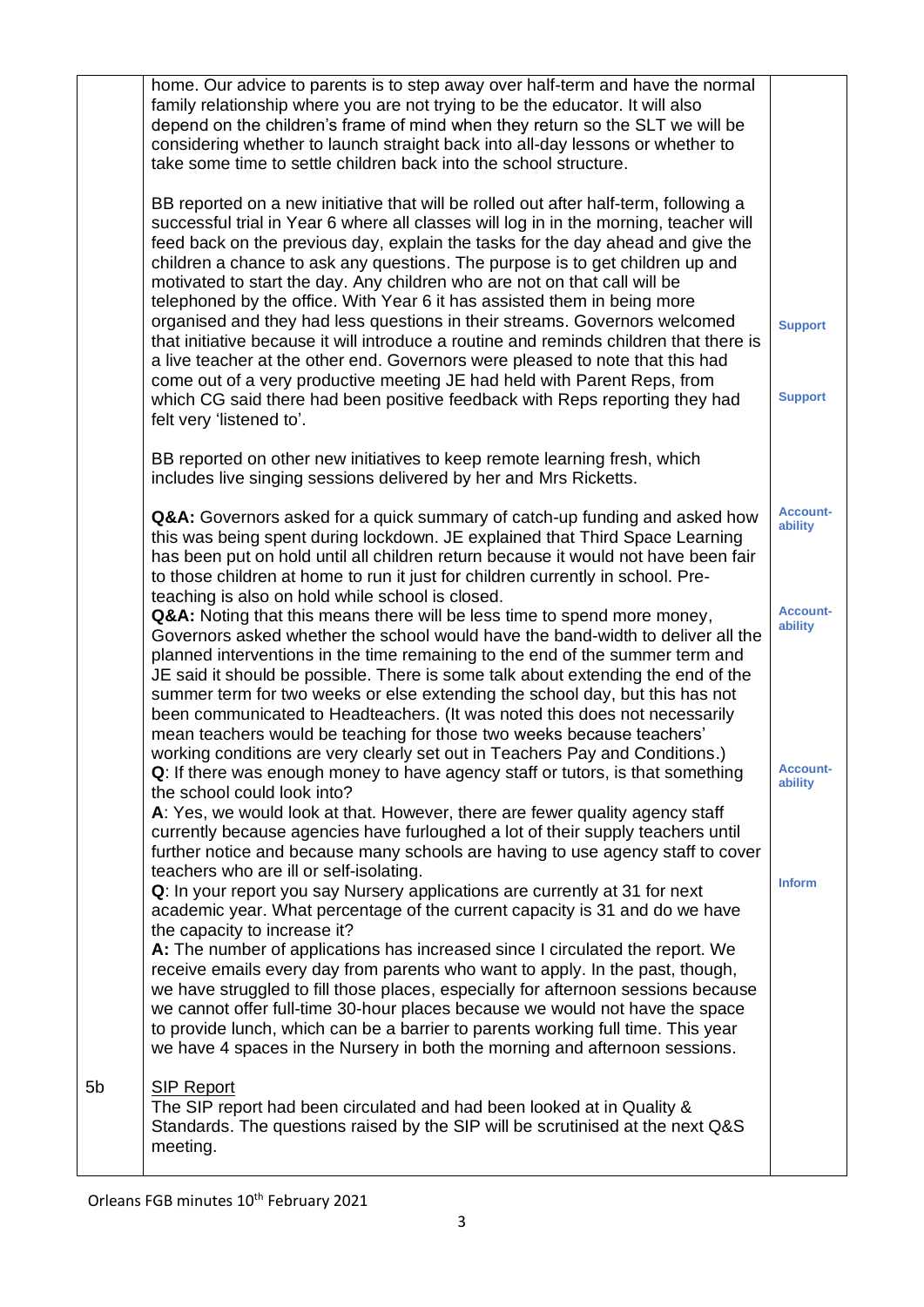|          | Q: There is reference to an Ofsted-readiness session at the start of January -<br>was that useful?                                                                                                                                                                                                                                                                                                                                                                                                                                     | <b>Inform</b>                                |
|----------|----------------------------------------------------------------------------------------------------------------------------------------------------------------------------------------------------------------------------------------------------------------------------------------------------------------------------------------------------------------------------------------------------------------------------------------------------------------------------------------------------------------------------------------|----------------------------------------------|
|          | A: We have not had it yet. We had organised for Karen Feeney, the SIP to<br>undertake an Ofsted readiness training session for staff but, with schools closed,<br>we felt we needed to use that day for preparation for remote learning. We have                                                                                                                                                                                                                                                                                       |                                              |
|          | rearranged to another date. Governors can attend if they want to.<br><b>Action: JE to circulate that date to Governors</b>                                                                                                                                                                                                                                                                                                                                                                                                             | <b>JE</b>                                    |
|          | Governors asked JE to circulate the recording of the Attachment Aware training,<br>the second part of which is being held week after half-term.<br><b>Action: JE to circulate Attachment Aware training recording</b>                                                                                                                                                                                                                                                                                                                  | <b>JE</b>                                    |
|          | Q: Do we have data on the crossover between BAME and SEN mentioned in the<br>report?                                                                                                                                                                                                                                                                                                                                                                                                                                                   | <b>Account-</b><br>ability                   |
|          | A: Yes, we will have data on that. We will investigate that thoroughly in the next<br>Q&S meeting<br>Q&S Spring 2 agenda                                                                                                                                                                                                                                                                                                                                                                                                               |                                              |
| 5c       | Governors approved term dates for 2022/23, in particular endorsing JE's<br>decision to hold two INSET days on Thursday and Friday 1 <sup>st</sup> and 2 <sup>nd</sup> Sept so as<br>not to negatively impact attendance data. The school term will start on Monday<br>5th September 2022.                                                                                                                                                                                                                                              | <b>Approve</b>                               |
| 6.<br>6a | <b>SAFEGUARDING</b><br>A comprehensive safeguarding report had been circulated. It was noted that<br>there is one DSL and 3 Deputy DSLs who have all had requisite training.<br>Q&A: Governors asked who would cover if all 4 were incapacitated or ill at the<br>same time and were informed that the school would have to link with a school<br>close by. If any were at home self-isolating, they would still be able to cover their<br>role.                                                                                       | <b>Account-</b><br>ability                   |
|          | Governors agreed that they were satisfied that the school is managing mental<br>health well with some of the initiatives in place during remote learning e.g.,<br>Wellbeing Wednesday where pupils can raise things they have enjoyed or things<br>they wish their teacher knew.                                                                                                                                                                                                                                                       | <b>Support</b>                               |
|          | Q: Is the worry button on Google Classroom being pressed a lot by children and<br>is it being hijacked by parents?<br>A: We were very clear with parents that it is for children's use. So far, we have<br>had 15 worries, of which many are worries about COVID-19 or missing friends.<br>There were just 3 that staff were concerned about and did flag it up with parents,<br>who were very grateful to have it raised.<br>Governors said it was very positive that children feel they can reach out to                             | <b>Account-</b><br>ability<br><b>Support</b> |
|          | teachers in this way.                                                                                                                                                                                                                                                                                                                                                                                                                                                                                                                  |                                              |
| 6b       | Keeping Children Safe in Education (KCSIE) consultation<br>Mr L. Gurdenli (LG) has looked at the questions specifically for Governors and<br>reported that they are easily answered, relating to whether there is a<br>Safeguarding Governor, what training the Safeguarding and other Governors<br>have undertaken, how that is evidenced, and the impact made. JE reported that<br>she will be responding to the consultation after half-term and will liaise with AA<br>where relevant. Action: JE to respond to KCSIE consultation | <b>JE</b>                                    |
| 7.       | <b>COMMITTEES</b>                                                                                                                                                                                                                                                                                                                                                                                                                                                                                                                      |                                              |
|          | Governors noted the minutes of the Finance & Premises (F&P), Quality &<br>Standards (Q&S) and Personnel, Children and Community committee meetings.                                                                                                                                                                                                                                                                                                                                                                                    |                                              |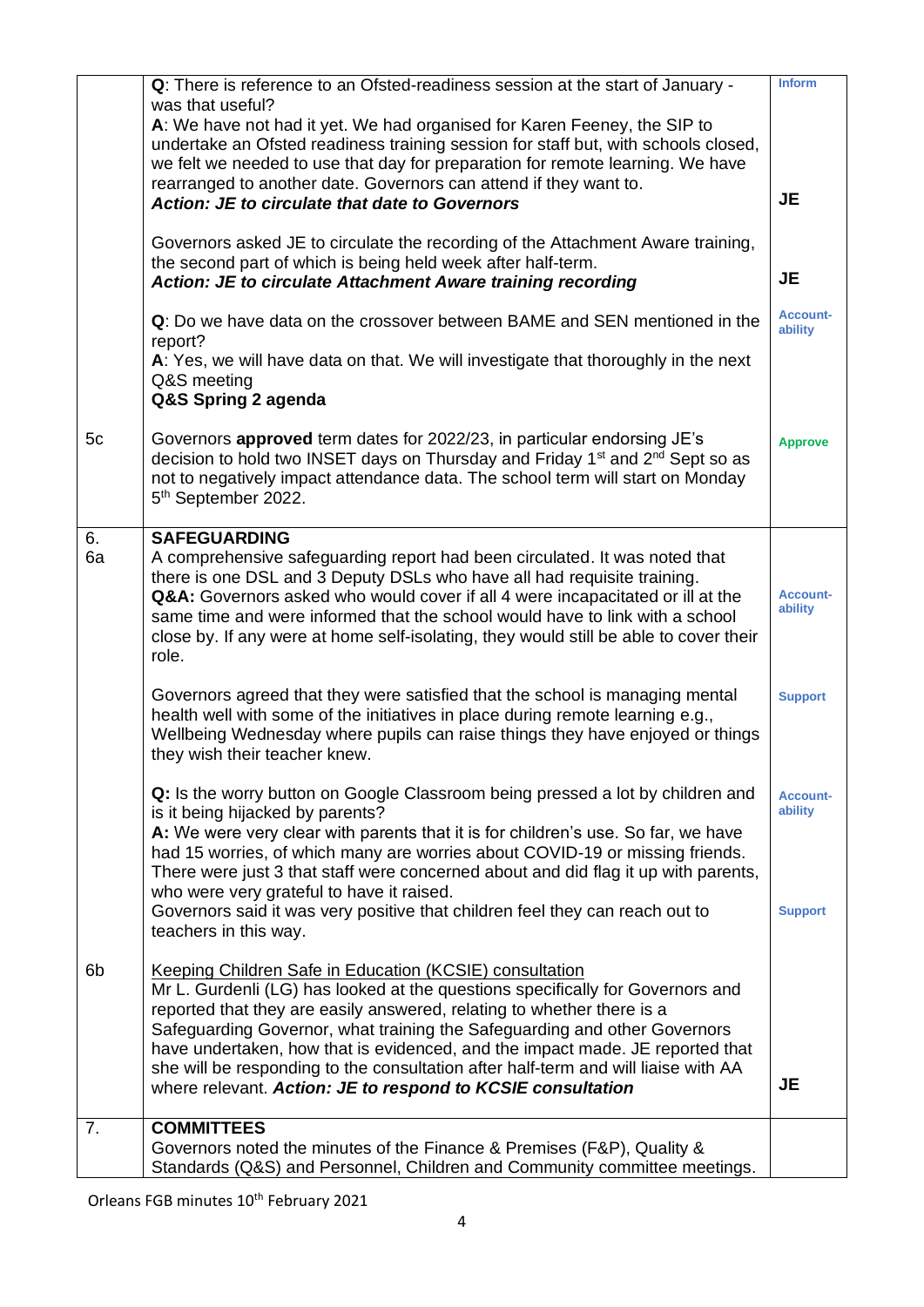|          | LG confirmed that he has undertaken a Health & Safety visit to look at the<br>outside areas, the biggest issue from premises perspective being the play area<br>behind Reception, which is in a worse condition than initially thought. Mrs L.<br>Drake (LD), School Business Manager is urgently looking into whether the LA<br>will definitely be able to fund it. JE explained the nature of the issues, noting that<br>it is a six-week job.<br>Q: Is it likely that we will obtain full funding from LA and, if not, do we have the<br>funds to cover any excess?<br>A (LG): The expectation is that they would fund it. We do have £25,700 in capital<br>reserves but some of that has already been committed for other projects.<br>Q: Should there be a fund-raising effort?<br>A (JE): Yes, that is what we would look to do if necessary, but we will be pushing<br>for full funding because some of the problems are stemming from the building<br>work funded by LA when we transitioned to full primary.<br>CG observed – and Governors agreed – that this could potentially be a project<br>for the School Fund, in which case it might be worth incorporating additional<br>improvements to make it more attractive to parents as a fund-raising opportunity.<br>Q&: Governors asked whether the overall picture from F&P is that the school is<br>not in as bad a position financially as other schools and LG confirmed that the<br>school's finances have been improved by additional Covid funding, without<br>which the school would be breaking even. Governors had also noted that this<br>school's finances have been less badly impacted than other schools with a<br>greater reliance on lettings income. In this regard, CG flagged that, at the Chairs'<br>Network meeting, she attended on behalf of AA, the Chair of St Stephen's GB<br>had discussed the possibility of a joint letter from the Governors of a number of<br>different local schools to the Government highlighting the financial difficulties<br>schools are facing and to lobby for more help. They had also talked about the<br>dip in school numbers locally which is also affecting funding. | <b>Account-</b><br>ability<br><b>Account-</b><br>ability<br><b>Support</b><br><b>Account-</b><br>ability |
|----------|------------------------------------------------------------------------------------------------------------------------------------------------------------------------------------------------------------------------------------------------------------------------------------------------------------------------------------------------------------------------------------------------------------------------------------------------------------------------------------------------------------------------------------------------------------------------------------------------------------------------------------------------------------------------------------------------------------------------------------------------------------------------------------------------------------------------------------------------------------------------------------------------------------------------------------------------------------------------------------------------------------------------------------------------------------------------------------------------------------------------------------------------------------------------------------------------------------------------------------------------------------------------------------------------------------------------------------------------------------------------------------------------------------------------------------------------------------------------------------------------------------------------------------------------------------------------------------------------------------------------------------------------------------------------------------------------------------------------------------------------------------------------------------------------------------------------------------------------------------------------------------------------------------------------------------------------------------------------------------------------------------------------------------------------------------------------------------------------------------------------------------------------------------------------------------------------|----------------------------------------------------------------------------------------------------------|
|          | JE reported that she and LD will shortly be looking at next year's budget<br>because they are worried about the impact of lost lettings income on the school's<br>finances and how this might impact on the school's ability to continue to offer the<br>same facilities and resources.                                                                                                                                                                                                                                                                                                                                                                                                                                                                                                                                                                                                                                                                                                                                                                                                                                                                                                                                                                                                                                                                                                                                                                                                                                                                                                                                                                                                                                                                                                                                                                                                                                                                                                                                                                                                                                                                                                        |                                                                                                          |
|          | With respect to the School Fund, AA and CG have discussed the increasing<br>costs of Covid and communicating this to parents to highlight the difficulties<br>schools face (while noting the possible sensitivity about asking people for<br>contributions at a time when people may be struggling financially themselves.)<br>Action: CG to write a letter to give to JE for comments.<br>It was noted that the deadline for submitting the SFVS has been extended to 24 <sup>th</sup><br>May 2021, but it is due to be reviewed at the next F&P meeting and will come to<br>the FGB in March to approve.                                                                                                                                                                                                                                                                                                                                                                                                                                                                                                                                                                                                                                                                                                                                                                                                                                                                                                                                                                                                                                                                                                                                                                                                                                                                                                                                                                                                                                                                                                                                                                                     | CG                                                                                                       |
|          | Q: Do we know that all children have the appropriate devices at home?<br>A (BB): We have said to parents several times to contact us if they have issues<br>and we have called those parents of children who have not submitted work to<br>see if this was due to a lack of a device. We have lent out 15 so far and we are<br>keeping a log of who has them. They have had to sign to confirm will be<br>responsible for any damage. As far as we are aware, everyone we know about<br>have devices.                                                                                                                                                                                                                                                                                                                                                                                                                                                                                                                                                                                                                                                                                                                                                                                                                                                                                                                                                                                                                                                                                                                                                                                                                                                                                                                                                                                                                                                                                                                                                                                                                                                                                          | <b>Account-</b><br>ability                                                                               |
| 8.<br>8a | <b>POLICIES</b><br><b>Governors' Allowances Policy:</b><br>Noting that it states that Governors will monitor the effectiveness and impact of<br>this policy with reference to the attendance record of GB meetings, Governors                                                                                                                                                                                                                                                                                                                                                                                                                                                                                                                                                                                                                                                                                                                                                                                                                                                                                                                                                                                                                                                                                                                                                                                                                                                                                                                                                                                                                                                                                                                                                                                                                                                                                                                                                                                                                                                                                                                                                                  |                                                                                                          |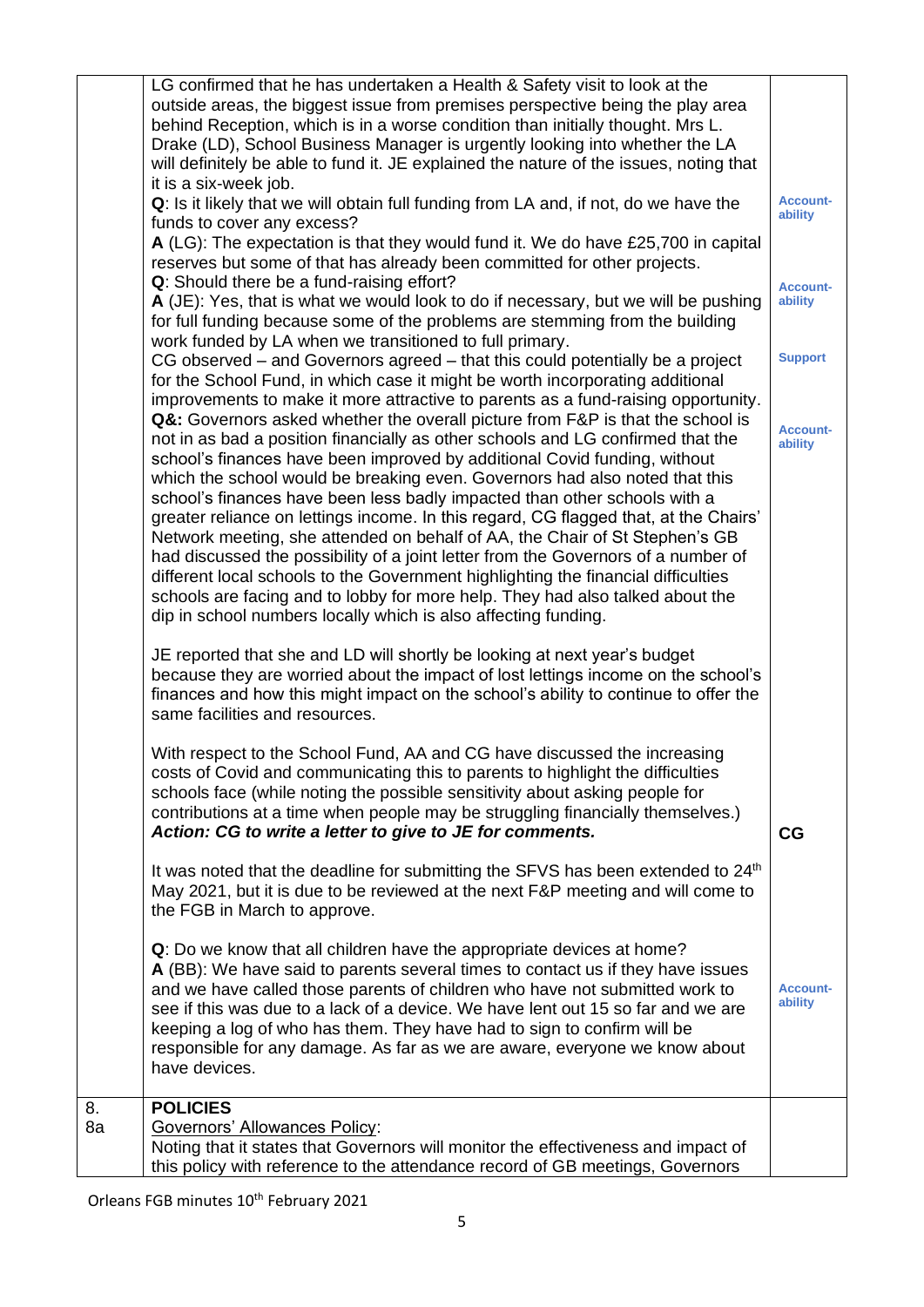|     | asked whether this happens currently. JE confirmed that LD will keep a log of<br>any expenses claimed and that she (JE) had not signed off an expense in some<br>time. It was <b>agreed</b> that F&P should monitor annually in the Summer term. LD<br>should send out a log of any expenses claimed. F&P Summer 2 Agenda<br>Governors approved this policy.                                                                                                                                                                                                                                                                                                                                                                                                                                                                                                                                                                                                                                                                                                                                                                                                                                                                                                                                                                                                                                                                                                                                                                                                                                    | <b>Approve</b>                               |
|-----|-------------------------------------------------------------------------------------------------------------------------------------------------------------------------------------------------------------------------------------------------------------------------------------------------------------------------------------------------------------------------------------------------------------------------------------------------------------------------------------------------------------------------------------------------------------------------------------------------------------------------------------------------------------------------------------------------------------------------------------------------------------------------------------------------------------------------------------------------------------------------------------------------------------------------------------------------------------------------------------------------------------------------------------------------------------------------------------------------------------------------------------------------------------------------------------------------------------------------------------------------------------------------------------------------------------------------------------------------------------------------------------------------------------------------------------------------------------------------------------------------------------------------------------------------------------------------------------------------|----------------------------------------------|
| 8b  | <b>Separated Parents Policy</b><br>JE explained the reasons why this new policy has been created, noting that not<br>every school has one. This had been developed from scratch with input from<br>Richmond Legal, the SLT and some Governors. Legal have advised that, when<br>children join the school, parents should be asked if there anything the school<br>should know about the family situation so a form will be included in the<br>admissions pack. The purpose of the policy was to make clear that the school's<br>priority is to ensure the welfare of the child and to ensure the school does not<br>become embroiled in potentially difficult situations. AA endorsed this, stating that<br>she fully supports JE in preparing this policy and was happy to recommend this<br>policy to the Governing Body.<br>Q&A: Governors asked how this will be publicised to parents and were advised<br>that it will be published on the website and flagged up to parents via the<br>newsletter.<br>Governors approved the policy.                                                                                                                                                                                                                                                                                                                                                                                                                                                                                                                                                      | <b>Account-</b><br>ability<br><b>Approve</b> |
| 9.  | <b>GOVERNOR VISITS</b><br>While school is closed, no visits are being conducted. YLC's Quality of Teaching<br>report from last term's visit was circulated.                                                                                                                                                                                                                                                                                                                                                                                                                                                                                                                                                                                                                                                                                                                                                                                                                                                                                                                                                                                                                                                                                                                                                                                                                                                                                                                                                                                                                                     |                                              |
| 10. | <b>GOVERNOR TRAINING AND DEVELOPMENT</b><br>Dr H. Lewis (HL) reported that she has undertaken training in the Governors role<br>in Safeguarding and is booked onto the Introductory Governors' course in<br>March.<br>Mr Y. Sarkisyan has undertaken the first part of the training for new Governors.<br>CG has undertaken training in Safer Recruitment.<br>As stated above, CG attended the Chairs' Network event and she reported on a<br>suggestion as an alternative to monitoring visits where teachers set up a section<br>of Google Classroom where Governors can review a selection of work set for<br>children. BB said Governors already have log-in details for Google Classroom so<br>this should be possible.<br>Action: JE to discuss this suggestion with the SLT.<br>CG also reported that, as part of staff wellbeing, St Stephen's had bought a<br>coffee machine for staff, but Mrs R. Prinsloo observed that there are already two<br>in the PPA room, which are not much used. However, treats for INSET days and<br>cakes on Fridays have been well received. CG reported that she extended the<br>sign-up sheet for Friday cakes to other parents and within 15 minutes the sheet<br>was full to the end of March with two parents each week bringing cakes, which<br>shows how appreciative parents are of the work staff are doing<br>AA attended the December termly Chair's briefing, which is interesting in terms<br>of giving an overview for the borough. AA can share the report if anyone<br>interested.<br>Action: AA to refresh her Safeguarding training. | <b>JE</b><br>AA                              |
| 11. | <b>CHAIR'S ACTION</b><br>There have been no emergency Chair's actions.                                                                                                                                                                                                                                                                                                                                                                                                                                                                                                                                                                                                                                                                                                                                                                                                                                                                                                                                                                                                                                                                                                                                                                                                                                                                                                                                                                                                                                                                                                                          |                                              |